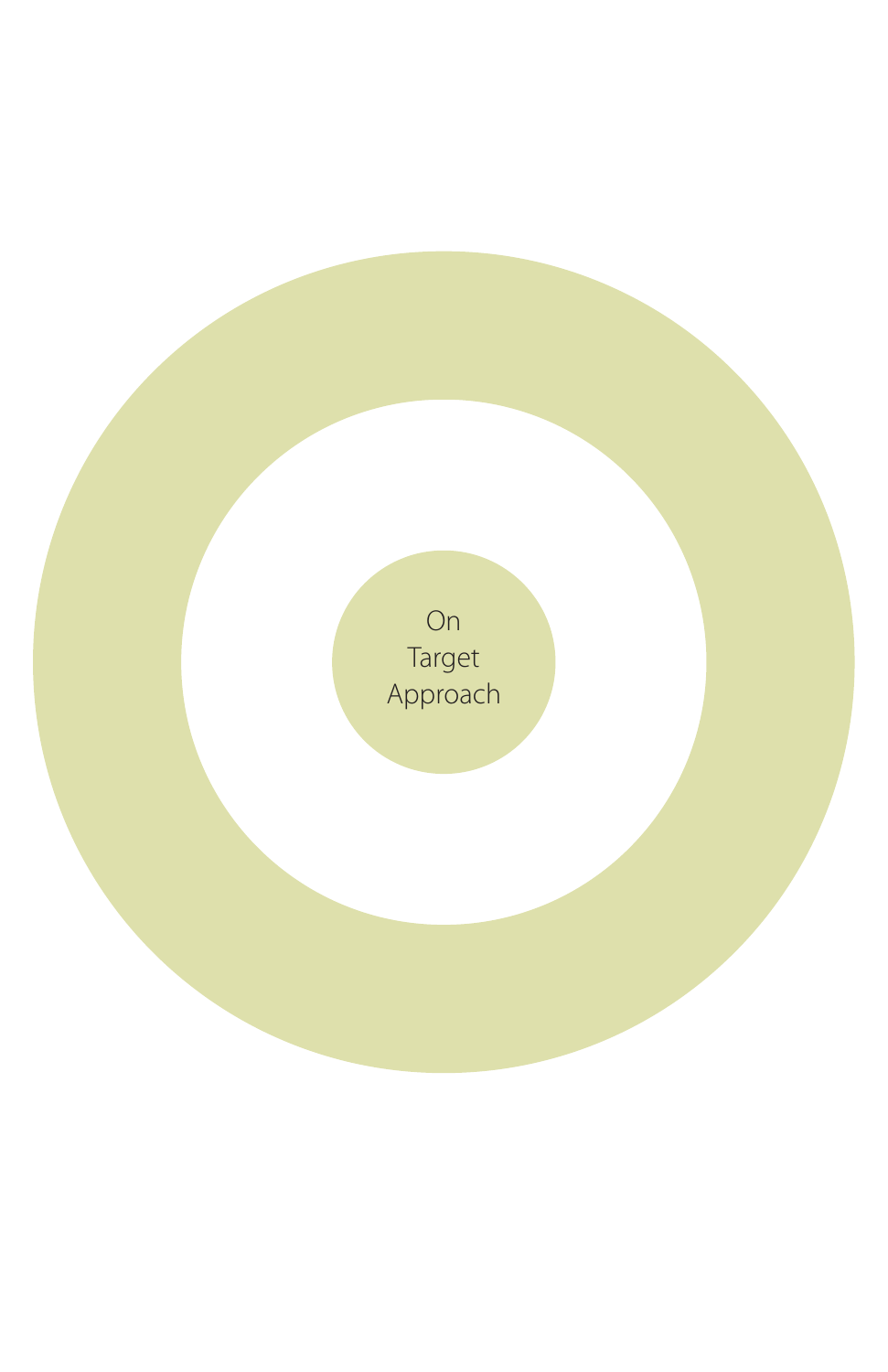

Micron Products is a small and nimble medical manufacturing company interested in expanding its orthopedic business. The company's manufacturing capabilities and engineering insight developed an efficient, cost affordable approach for producing custom knee implants based on patients' unique anatomy. Solving for this level of complexity added to Micron's already extensive knowledge of prototyping and large-scale production, making them an ideal fit for small- to mid-size medical device companies looking to remain competitive in the face of today's dynamic healthcare challenges.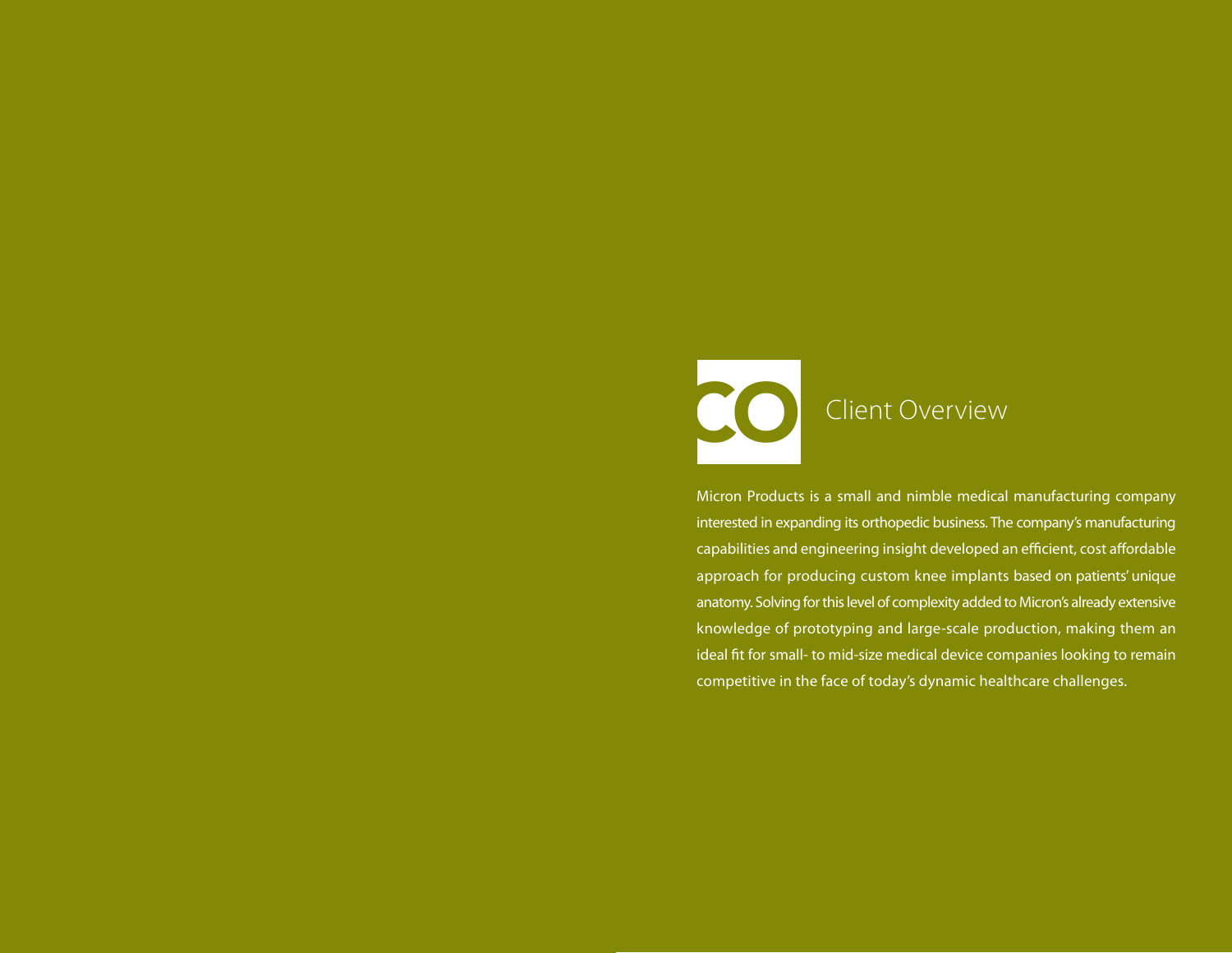**Goal:**

Micron Products recognized the key opportunity posed by American Academy of Orthopaedic Surgeons 2014. As North America's largest meeting for orthopedic device manufacturing, it was a chance to connect with OEMs who recognized the growing importance of cutting manufacturing costs to stay in the game. It was also a chance to show start up enterprises with novel devices that Micron has the insights and experience to bring their ides to market.

## **Challenges:**

Micron had a tight budget and even tighter booth dimensions (10'x 10' space). In addition, the company wasn't the only medical manufacturer working the crowd. With 698 exhibitors all vying for attendees' attention, it was critical to develop a meaningful message that resonated with the audience, cutting through the clutter by positioning the company's capabilities and insights in a way that no other business could claim.

## **Solution:**

With much to overcome and little time to execute, we developed a strategy that conveyed and validated a big idea. "Mobilize: The right approach can move your implants to market, faster." This message addressed OEMs' needs while the associated graphics conveyed the complexity, speed, and precision with which Micron can operate. Paying off this claim was a bold statement on the capacity of Micron's business: "4 Weeks Design to First Article, 8 Weeks First Run Production." This timeline stopped attendees in their tracks and enticed them to engage with Micron representatives. For those skeptical of Micron's abilities, the "10 Minutes, 5 Questions, 1 Verdict." show promotion we developed provided Micron with the opportunity to engage with prospects and display its medical manufacturing expertise while providing insights regarding the prospect's manufacturing supply chain.

## **Results:**

The creative strategy proved to be powerful, succinct, and differentiating—attendees walked away knowing Micron offered expertise unlike anyone else. And attendees weren't the only individuals to give Micron a good hard look. The AAOS Adjudication Committee, which grades exhibitors on their brand messaging effectiveness, was impressed by the strategy, brand integration, and overall approach. When it came to the booth properties specifically, Micron exceeded the show average in every category, scoring 4.5 or better in some of the most important factors. In its overall score, which includes exhibit materials, product presentation, and staff behavior, Micron received a 12.90 out of a possible 15 points—a score that was full 2.45 points higher than the show average. In addition, Micron scored high on the most important metric for any business—ROI—qualifying 8 prospects and dozens of follow-up lead opportunities from the steady stream of booth traffic our messaging generated.

Overall category score

| Show Average |      | Micron |  |
|--------------|------|--------|--|
|              | 3.45 | ∠⊥ '   |  |

Exhibit grabs attendee attention

| Show Average |  | Micron I |    |  |  |  |
|--------------|--|----------|----|--|--|--|
| 3.38         |  |          | 45 |  |  |  |

Quick to discern what the company does

| Show Average | Micron |
|--------------|--------|
| 3.63         |        |
|              |        |

Sufficient, well placed graphics

|  | Show Average |  | Micron |  |
|--|--------------|--|--------|--|
|  |              |  |        |  |

Graphics communicate a clear message

|  | Show Average |      | Micron |
|--|--------------|------|--------|
|  |              | 3.34 |        |

Message gives attendees a reason to stop

|  | Show Average |     | Micron |
|--|--------------|-----|--------|
|  |              | ママン |        |

Corporate identity effectively integrated

|  | Show Average |      | Micron |  |
|--|--------------|------|--------|--|
|  |              | 3.63 |        |  |

Compared to ALL exhibitors evaluated (676 total), Micron ranked above

Compared to other exhibitors in its business category (497 total), Micron ranked above



**33.14%** Percentage Higher

**37.74%** Percentage Higher

**48.70%** Percentage Higher

**49.70%** Percentage Higher

**56.25%** Percentage Higher

**37.74%** Percentage Higher

 **95.0%**

**98.1%**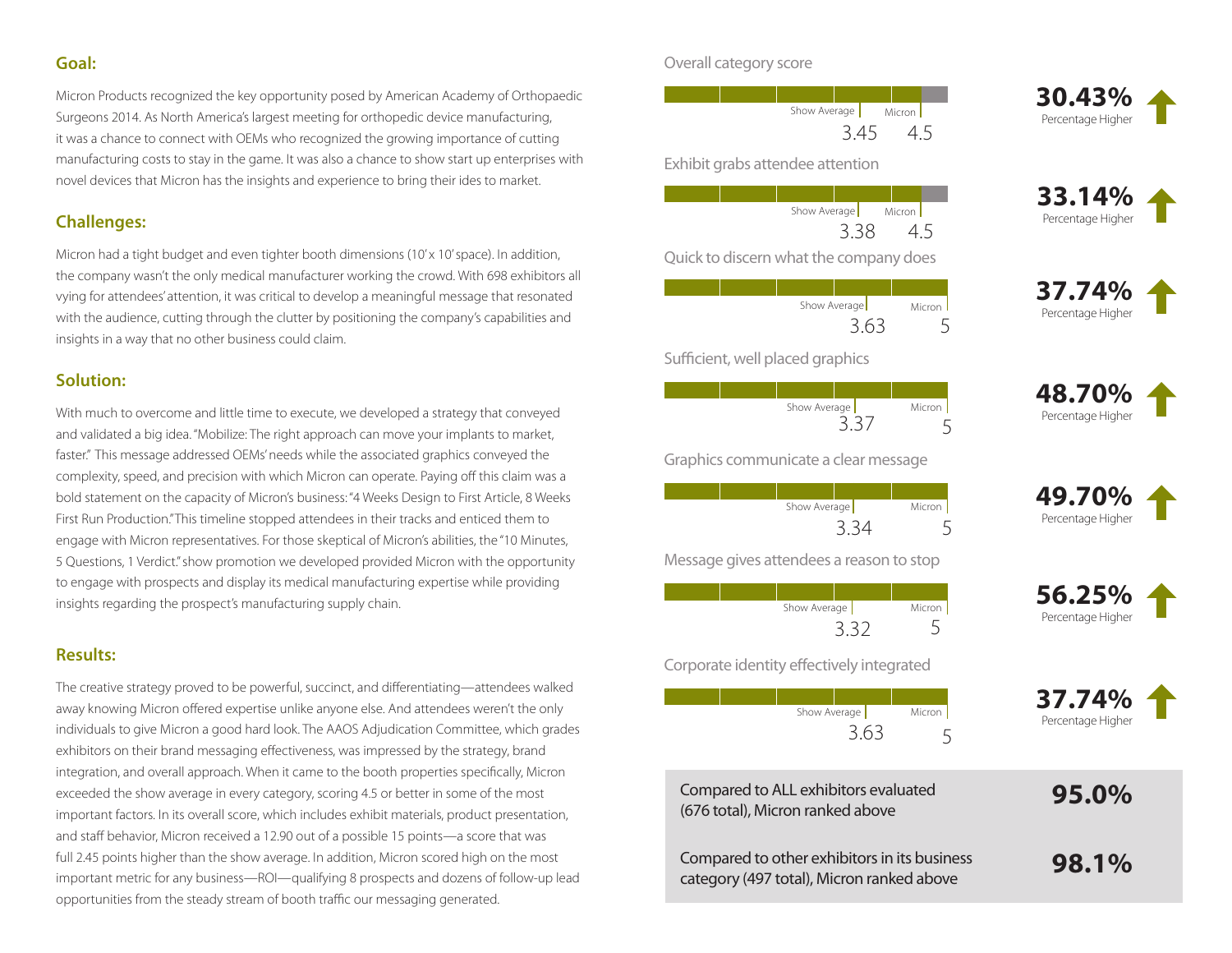LSHD understands it takes more than flashy visuals & crafty slogans to connect with people. Our creative delivered an engaging message that resonated with prospects & brand messaging adjudicators, alike.





**HAD** Micron Trade Show





## $\rightarrow$  Public Relations

In addition to marketing, public relations was an integral component of Micron's marketing and promotional focus at the show. Unique story ideas were pitched to a dozen targeted trade media outlets and a news release was distributed to the trade press, as well as issued over a newswire to broader audiences, resulting in significant coverage in traditional media and on-line news sources. Journalists also helped promote Micron's message and exhibit through their own social media networks, extending the reach of Micron's messaging even further.